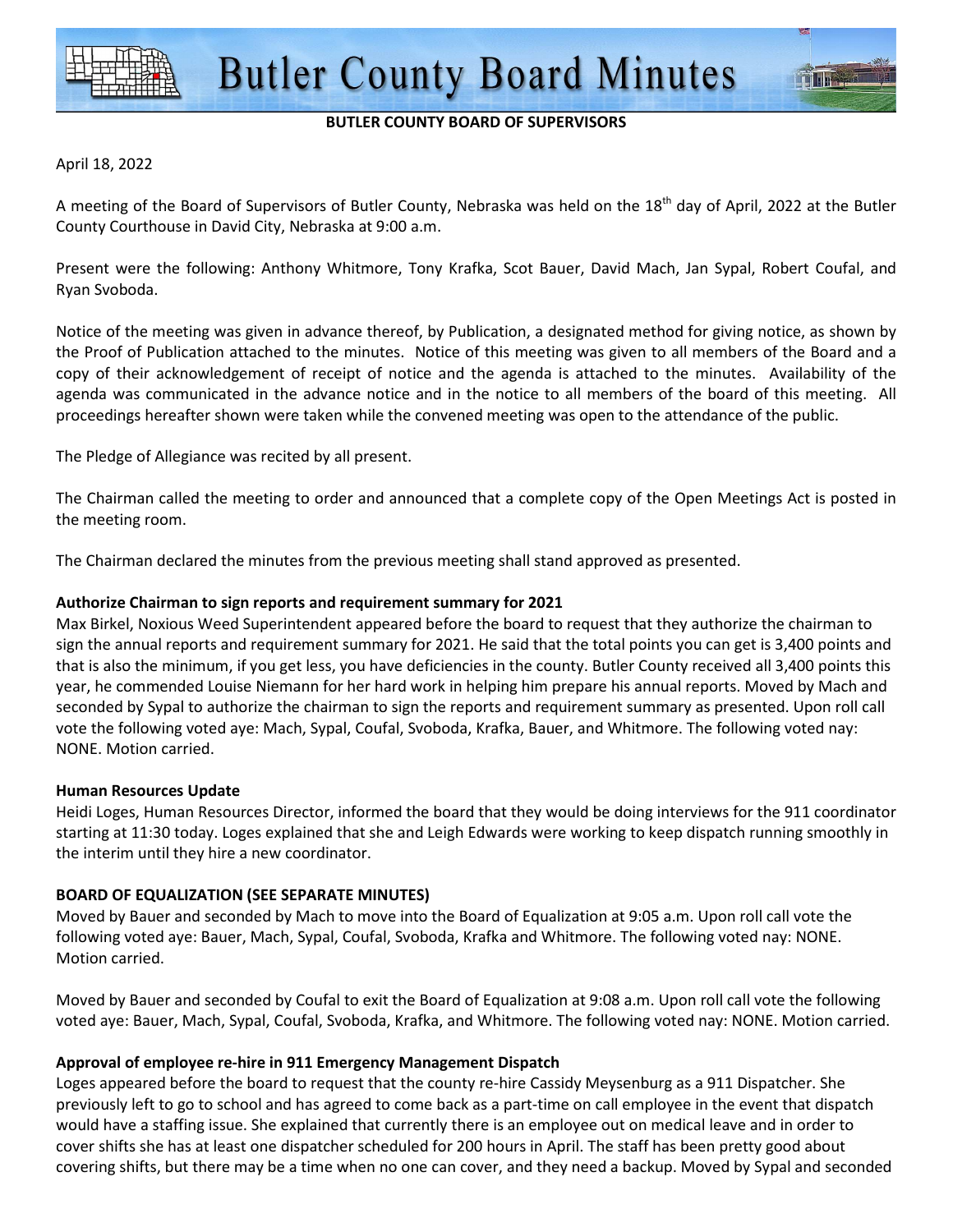by Coufal to approve the re-hire of Cassidy Meysenburg on an on-call basis. Further discussion as to whether the new 911 coordinator should be the one hiring these people was asked and whether the applicants from the coordinator should be considered. Loges said that Meysenburg will need a refresher course to make sure she is brought up to speed on any changes since she was last employed, and most of the candidates would need training that takes at least 30 days. Scott Steager, former supervisor and 911 coordinator, said that it is not uncommon to have part-time on call/as needed employees. They don't affect the budget unless you need them. Chairman Whitmore called for a vote. Upon roll call vote the following voted aye: Sypal, Coufal, Svoboda, and Whitmore. The following voted nay: Krafka, Bauer, and Mach. Motion carried.

#### **Discussion/Possible Action – Sale of the Shelby Clinic**

County Attorney, Julie Reiter, explained to the board that the Shelby Clinic is County owned, however, when it was purchased the Hospital was the one who actually paid for it. She also said that the Village of Shelby still wants to purchase the building. Since the sale will be between political subdivisions the county only needs to publish their intent to sell. The agreed upon amount between the Hospital and the Village of Shelby is \$20,000 which is \$5,000 less than previously agreed upon before the water damage that happened. The repairs have been made due to the water damage. Reiter presented a new purchase agreement with the new terms and has asked the board to consider and authorize the chairman to sign. Moved by Mach and seconded by Krafka to approve the purchase agreement as presented and authorize the chairman to sign. Upon roll call vote the following voted aye: Mach, Bauer, Krafka, Svoboda, Coufal, Sypal, and Whitmore. The following voted nay: NONE. Motion carried.

#### **Approval of Resolution 2022 – 06 Authorization for the County Attorney to prosecute foreclosure of tax sales certificates 592 & 594**

Reiter presented before the board Resolution 2022 – 06 for consideration. Moved by Mach and seconded by Coufal to approve the resolution as presented. Upon roll call vote the following voted aye: Mach, Sypal, Coufal, Svoboda, Krafka, Bauer, and Whitmore. The following voted nay: NONE. Motion carried.

#### **BOARD OF SUPERVISORS BUTLER COUNTY, NEBRASKA RESOLUTION NO. 2022- 06**

**WHEREAS,** the Butler County is the owner and holder of Tax Sale Certificate Numbers 592 and 594 issued by Butler County, Nebraska for all delinquent regular taxes and/or special assessments thereon for the years set forth therein, under the provisions of Neb. Rev. Stat. Sec. 77-1809 (Reissue 2018);

**WHEREAS,** said certificates were sold to Butler County, Nebraska and the Certificates of Tax Sale was issued to Butler County, Nebraska; and

#### **WHEREAS,** Butler County, Nebraska is entitled to foreclose on the Tax Sale Certificates set forth above.

**NOW THEREFORE, BE IT RESOLVED** by the Butler County Board of Supervisors that the Butler County Attorney is directed to institute and prosecute foreclosure of Tax Sales Certificate Numbers 592 and 594 in accord with the provisions of Article 19, of Chapter 77 of the Nebraska Revised Statutes and other laws governing such procedure, on behalf of Butler County Nebraska and the State of Nebraska and other political subdivisions of the said State and municipal bodies on whose behalf such taxes and subsequent taxes and special assessments on said property were levied in foreclosing such certificate and subsequent special assessments and liens on said real estate.

PASSED AND APPROVED THIS 18<sup>th</sup>, DAY OF April, 2022.

MOVED by Mach, seconded by Coufal, that the above resolution be adopted. Motion carried.

| FOR:                | AGAINST: | ARSFNT∙ | ABSTAIN: |
|---------------------|----------|---------|----------|
| /s/Anthony Whitmore |          |         |          |
| /s/Ryan Svoboda     |          |         |          |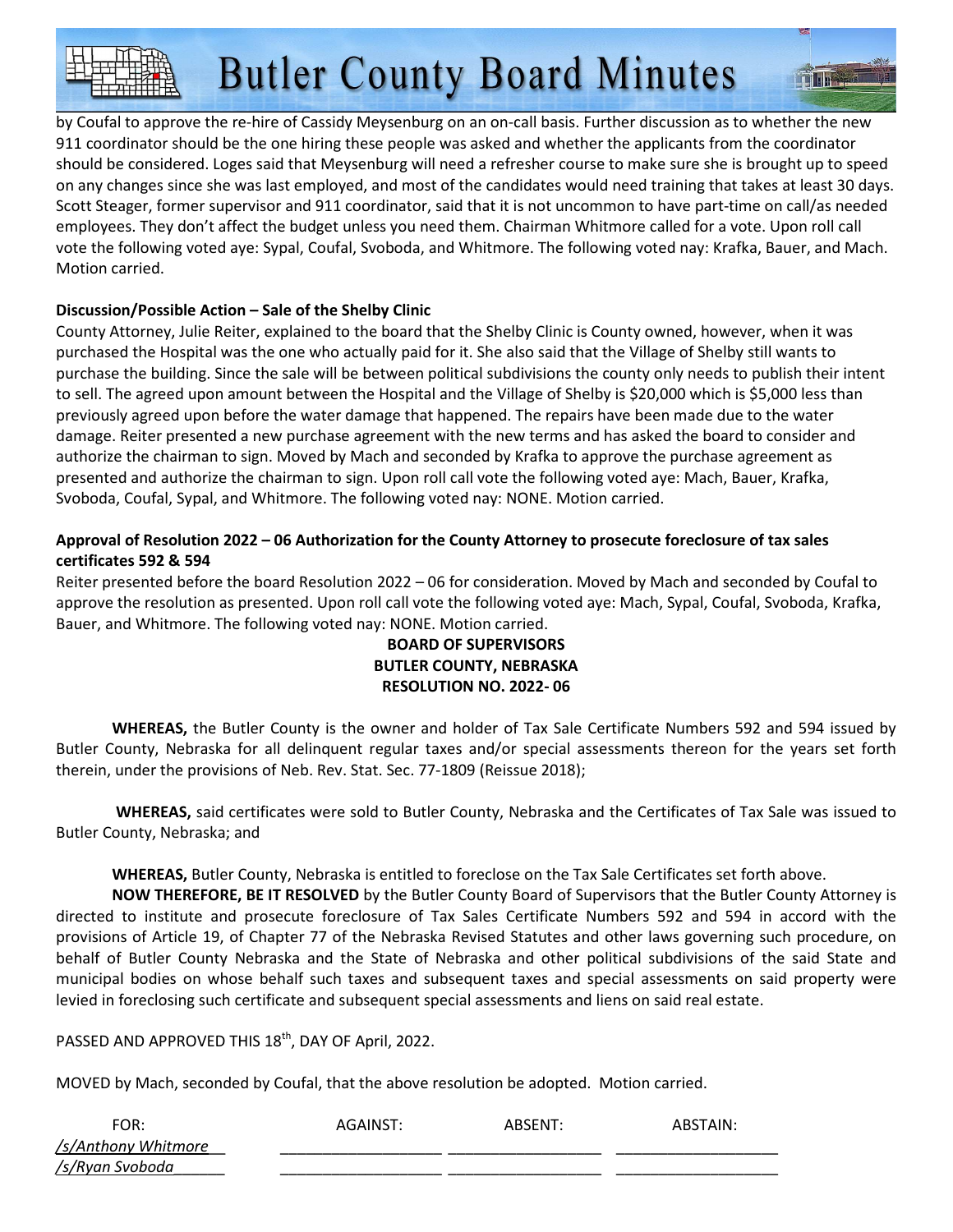| /s/Robert Coufal       |  |  |  |  |
|------------------------|--|--|--|--|
| /s/Jan Sypal           |  |  |  |  |
| /s/David W. Mach       |  |  |  |  |
| /s/Scot Bauer          |  |  |  |  |
| <u>/s/Tony Krafka_</u> |  |  |  |  |

 Attested to by: \_*/s/Stephanie L. Laska*\_\_\_\_\_\_\_\_\_\_\_\_\_\_ Stephanie L. Laska Butler County Clerk

#### **Approval to allow the Department of Homeland Security Cyber & Infrastructure (CISA) to run CISA Assessments to assess the health of internet-accessible assets**

County Clerk, Stephanie Laska, explained she had been contacted by the Secretary of State's office regarding cyber security and they explained that the DHS will perform assessments on the cyber hygiene of the county for free to make sure that our network is secure. She also said she contacted Applied Connective about this to make sure they agreed this would be a good idea and she received an email from them saying that this would be very helpful. Supervisor Sypal said at the last hospital meeting Cindy Neesen presented to them that they had this done and it was a great service. Moved by Sypal and seconded by Svoboda to allow DHS to perform the CISA assessments. Upon roll call vote the following voted aye: Sypal, Coufal, Svoboda, Krafka, Bauer, Mach, and Whitmore. The following voted nay: NONE. Motion carried.

Emergency Manager, Mark Doehling, informed the board that the emergency management group the county belongs to has acquired grant funds to pay for cyber security and the group had recently heard about these assessments as well.

#### **Discussion/Possible Action regarding approval of ARPA Funds request approvals for rural fire districts and Emergency Management Tower**

Whitmore gave a committee report explaining that the ARPA committee has met with a couple different groups regarding ARPA fund requests. He said the committee will be attending the Butler Public Power Board meeting on May 10<sup>th</sup> regarding an upcoming project they want to talk about. Today the committee wants to suggest fund approvals for the Rural Fire Districts and the Emergency Management Tower. He said that the fire districts requested \$750,000 from the county and they are suggesting \$300,000. Sypal pointed out that the fire districts were in the middle of the COVID pandemic and on the front lines. It was mentioned that the funds could be distributed the same way the MFO funds are distributed; they go to the MFO bookkeeper and then they are distributed by percentage of population. Laska mentioned that each district would need to track how they spend the money because she will need that information for annual reporting. Moved by Sypal and seconded by Bauer to approve \$300,000 of the ARPA funds be distributed to the rural fire districts. Upon roll call vote the following voted aye: Sypal, Mach, Bauer, Krafka, Svoboda, Coufal, and Whitmore. The following voted nay: NONE. Motion carried.

#### **Discussion/Possible Action regarding a utility permit for Northeast Nebraska Telephone Company to plow their fiber optic line on Road 22 between Roads N & O**

Moved by Mach and seconded by Coufal to approve the utility permit as presented. Upon roll call vote the following voted aye: Mach, Sypal, Coufal, Svoboda, Krafka, Bauer, and Whitmore. The following voted nay: NONE. Motion carried.

#### **Update on Roads**

Isham reported that they are half done cleaning the ditches on the Landfill Road and then they are moving to Ulysses for a project, from Ulysses they will head to Alexis Township to unplug culverts. He also reported that he was contacted Saturday (4/16) morning regarding 5 stop signs being ran over, the Sheriff's Department is aware and will be looking into it. Sypal asked Isham about a concern that was brought to her on Road 43 and S regarding the motor grader and who takes care of the road. Isham explained that S road is a dividing line for townships and that a motor grader operator will go to that intersection and turn around. She said she would address the concern with the individual. Zach Happel with Nebraska Machinery appeared before the board to inform them that the current state bid is good through June 26, 2022. He also informed them that they have been notified that a motor grader will likely increase between \$30,000 and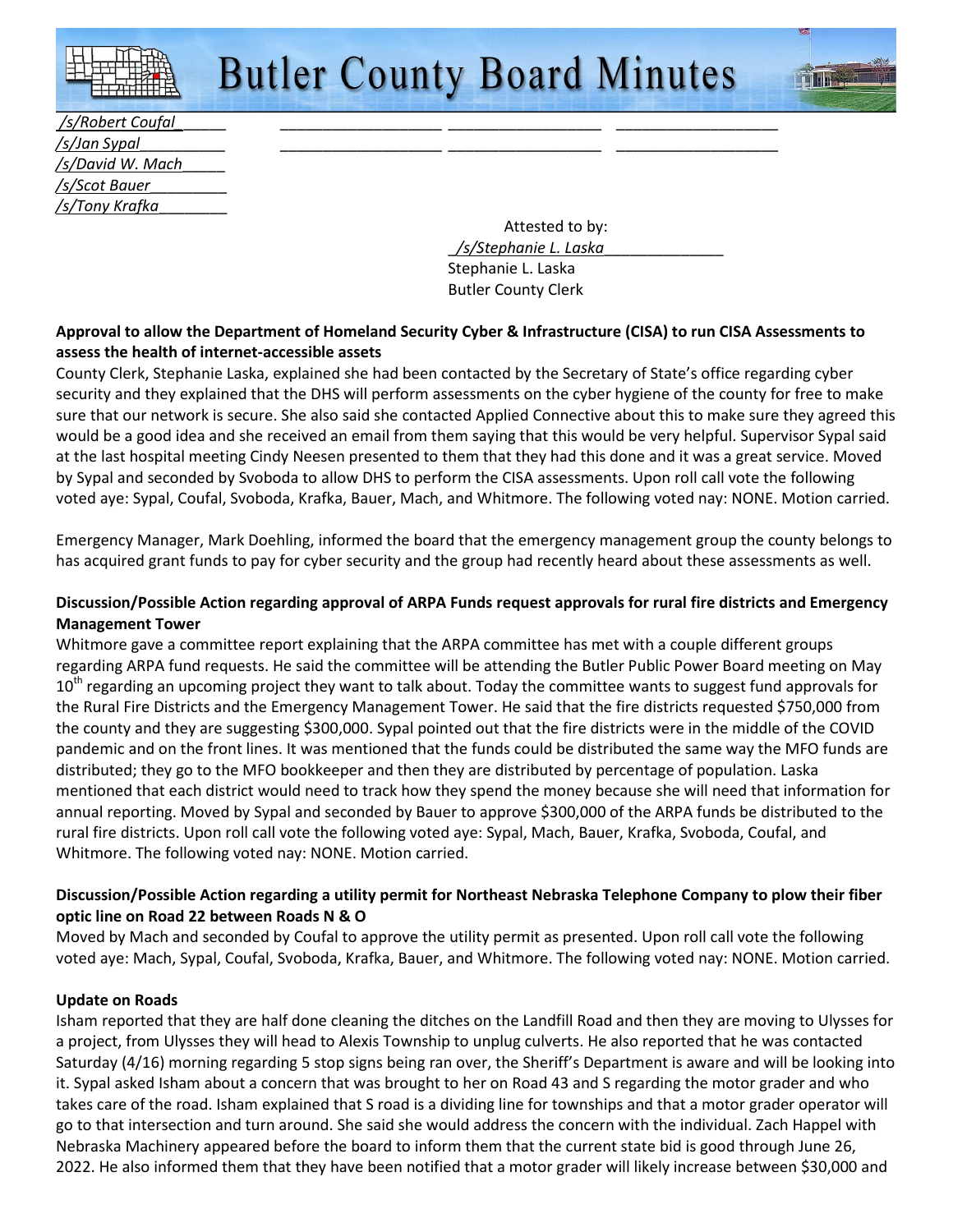\$40,000 for the next contract. He also said that Murphy is currently 6 months out for orders, so if a machine is ordered now, you pay the current contracted rate when it is delivered. Isham said he may be losing another township and getting that motor grader, therefore, he's not in the market right now. Happel just wanted the board to be aware.

#### **Discussion/Possible Action regarding approval of ARPA Fund request approvals for rural fire districts and Emergency Management Tower continued**

Emergency Manager, Mark Doehling appeared before the board with a map of the county showing the current towers and the tower he is suggesting. He said the quote he received back in November 2021 was for \$150,000; he's unsure of what it would be today. Mark Sloup, David City Fire Chief, was present and mentioned that if the board approves the tower, that instead of moving the jail repeater off the Yanka elevator that the fire department would be interested in buying it and the county could buy a new one for the new tower. The board asked Doehling to get an updated quote and they would discuss at the next board meeting on May 2, 2022.

#### **Discussion about the possibility of paving J Road by Ulysses**

Leander Stara appeared before the board to discuss paving J Road by Ulysses. He informed the board that 60 years ago he was told not to put his fence near the road because the road was going to be hard surfaced and 60 years later it's still a gravel road. He explained that when the Co-Op hauled out grain it was so dusty that oncoming traffic would have to stop because they could not see. The board asked Isham to speak about the area. Isham said that the cost of paving the road is very expensive, however, he could look into dust control for the area and that would help keep the dust down for traffic. Mr. Stara thanked the board for their time and exited the meeting.

#### **Claims**

Moved by Mach and seconded by Coufal to approve all the claims except Wex Bank for April 2022. Upon roll call vote the following voted aye: Mach, Sypal, Coufal, Svoboda, Krafka, Bauer, and Whitmore. The following voted nay: NONE. Motion carried.

Moved by Mach and seconded by Bauer to approve the Wex Bank Claims for April 2022. Upon roll call vote the following voted aye: Mach, Bauer, Krafka, Svoboda, Coufal, and Whitmore. The following voted nay: NONE. Abstain: Sypal. Motion carried.

#### **Correspondence**

1. Blue Valley Community Action Agenda for April 19, 2022

#### **Committee Reports**

Sypal reported that the Hospital board met, and they were informed that the Four Corners Health Department Board President was released from services due to her comments made to a newspaper during the COVID pandemic. She also reported that the hospital is looking to expand to the North and has recently purchased a home where they will allow doctors, nurses, and interns to stay instead of getting hotel lodging.

Whitmore reported that he went to the Village of Ulysses meeting regarding ARPA funds. They will try to apply for their funds, but they may be too late.

At 9:56 a.m. the chairman declared the board would take a quick break.

At 10:00 a.m. the board reconvened.

#### **Discussion/Possible Action regarding employee wages at the Senior Center**

Senior Center Director, Diana McDonald, appeared before the board to request increasing her staff's wages. She presented the board with a list of Butler County employees and their wages, noting that her staff were the lowest paid employees, and she has a great group, and she wants to keep them. The board agreed she needed to increase their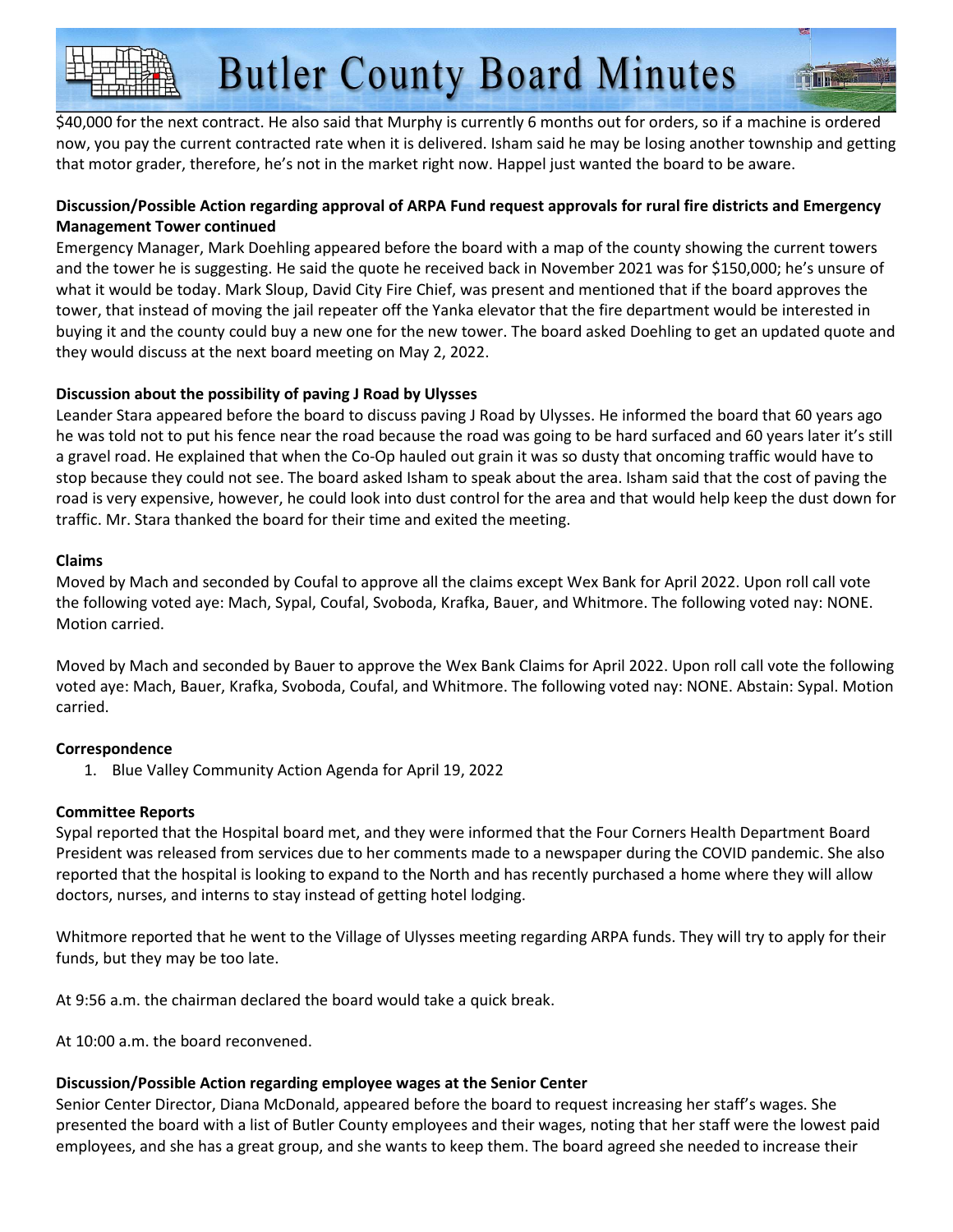wages. She is requesting anywhere from a 10% to a 25% increase in her staff wages. Current wages and proposed wages are as follows:

| Driver & Backup Kitchen helper | \$10.95/hour requesting a 10% increase to \$12.05/hour |
|--------------------------------|--------------------------------------------------------|
| Driver & Backup Cook           | \$10.71/hour requesting a 15% increase to \$12.32/hour |
| Assistant Kitchen              | \$11.15/hour requesting a 15% increase to \$12.83/hour |
| Head Cook                      | \$11.04/hour requesting a 25% increase to \$13.80/hour |
| Assistant Manager              | \$12.70/hour requesting a 25% increase to \$15.88/hour |

Supervisor Mach doesn't think that the increase is enough, that the Senior Center is very valuable to the County, and they all need at least a dollar more an hour than what McDonald has proposed. Whitmore asked McDonald if her budget could handle the increases. She said that her personnel lines could not, however, she could absorb it in another portion of her budget. Sypal suggested that they approve the requested wages now and at budget time re-address the wages again. Moved by Sypal and seconded by Mach to approve the proposed wages at this time and re-address at budget time. Upon roll call vote the following voted aye: Sypal, Mach, Bauer, Krafka, Svoboda, Coufal, and Whitmore. The following voted nay: NONE. Motion carried.

Supervisor Coufal was excused from the meeting at 10:06 a.m.

#### **Discussion on FOP proceeding – Executive Session**

Moved by Krafka and seconded by Bauer to move into executive session to discuss pending litigation regarding the FOP and inviting County Attorney Julie Reiter at 10:07 a.m. Upon roll call vote the following voted aye: Krafka, Bauer, Mach, Sypal, Svoboda, and Whitmore. The following voted nay: NONE. Absent: Coufal. Motion carried.

Moved by Mach and seconded by Sypal to exit the executive session at 10:36 a.m. Upon roll call vote the following voted aye: Mach, Sypal, Svoboda, Krafka, Bauer, and Whitmore. The following voted nay: NONE. Absent: Coufal. Motion carried.

Supervisor Coufal returned to the meeting at 10:37 a.m.

#### **Human Resources Update Continued**

Loges explained to the board that she had been approached by Leigh Edwards, Interim 911 Coordinator, that she would like the dispatchers removed from the process of handling money for the gun permits and the title inspections and have the Sheriff's department be the only department that handles the money since it is part of the Sheriff's Department. The board agreed and asked Laska to put it on the next agenda to allow the board to vote on the topic.

There being no further business to come before the board, the Chairman adjourned the meeting at 10:39 a.m. The next scheduled meeting of the Board of Supervisors will be May 2, 2022 at 9:00 a.m.

County Clerk County Clerk Chairman

Stephanie L. Laska Anthony Whitmore

#### **Claims List APRIL, 2022**

#### **GENERAL FUND CLAIMS**

**Vendor Amount of Claim** Ameritas Life Insurance (employer share retirement-early pay April 4th) \$150.18 County Attorney Blue Cross Blue Shield (employer share health insurance premiums) \$47,514.96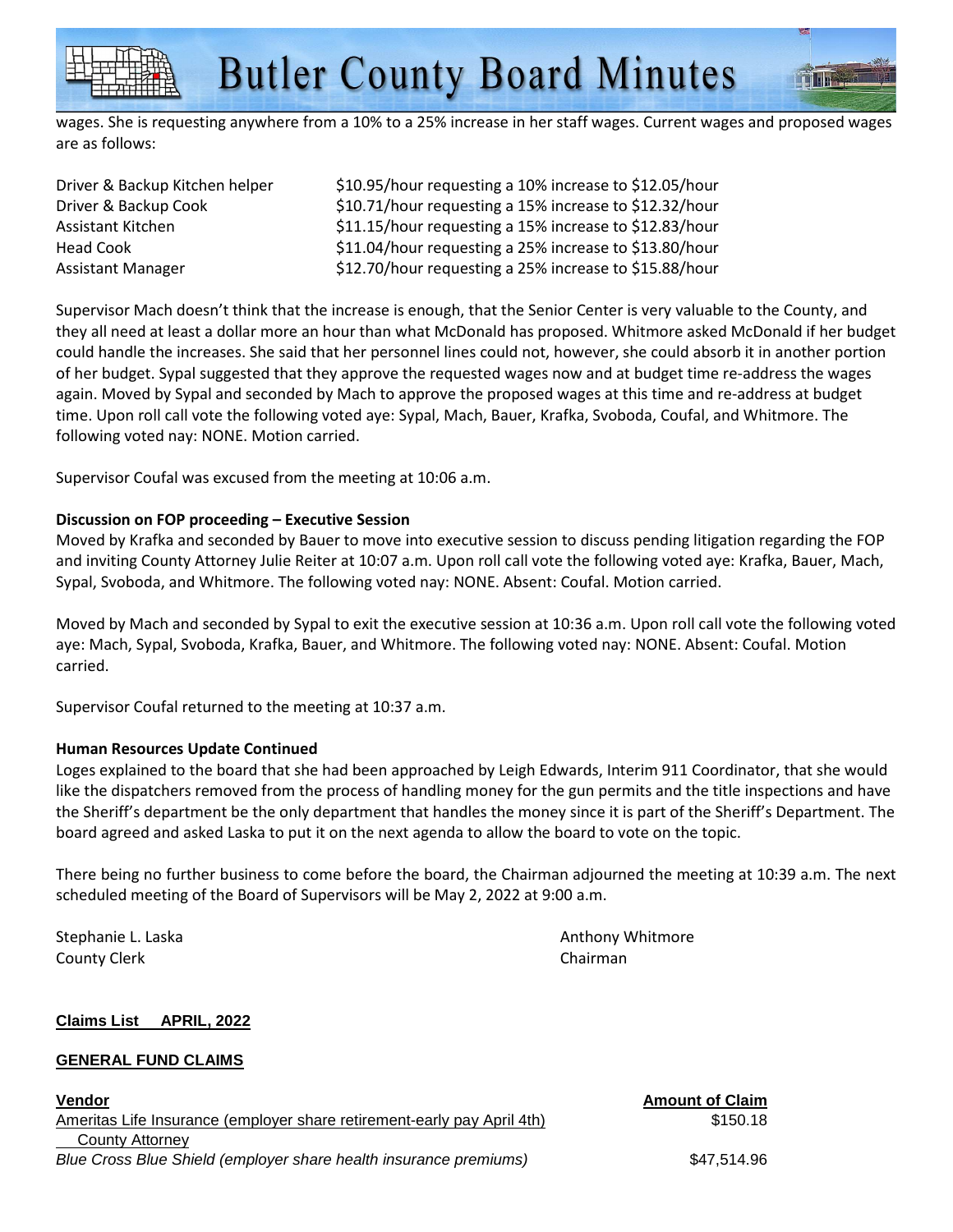

 Dist. Court **Butler County Health Detention** 

Surveyor

Misc.

Misc.

Misc.

Various

### **Butler County Board Minutes**

| Clearfly (phone service)                                                     | \$1,270.46   |
|------------------------------------------------------------------------------|--------------|
| <b>Bldg &amp; Grnds</b>                                                      |              |
| David City Utilities (electric, water & sewer)                               | \$4,164.23   |
| Noxious Weed, Bldg & Grnds & Detention                                       |              |
| E.F.T.P.S. (employer share social security withholding, early pay April 4th) | \$170.20     |
| <b>County Attorney</b>                                                       |              |
| Spectrum/Charter Communications (internet service)                           | \$390.00     |
| <b>Bldg &amp; Grnds</b>                                                      |              |
| US Cellular (cell phone-Max)                                                 | \$86.13      |
| Noxious Weed                                                                 |              |
| Wex Bank (fuel)                                                              | \$2,369.83   |
| <b>Sheriff</b>                                                               |              |
| Windstream (phone service)                                                   | \$512.88     |
| <b>Bldg &amp; Grnds</b>                                                      |              |
| Salary (early pay April 4th)                                                 | \$2,224.90   |
| <b>County Attorney</b>                                                       |              |
| <b>Black Hills Energy (natural gas service)</b>                              | \$1,305.02   |
| <b>Bldg &amp; Grnds &amp; Detention</b>                                      |              |
| US Cellular (cell phone, modems & backup)                                    | \$874.27     |
| <b>Bldg &amp; Grnds &amp; Sheriff</b>                                        |              |
| Verizon (cell phone)                                                         | \$30.02      |
| Appraisal                                                                    |              |
| <b>Salaries</b>                                                              | \$211,000.81 |
| Various                                                                      |              |
| Advanced Correctional Healthcare, Inc. (mental healthcare contract)          | \$2,150.13   |
| Detention                                                                    |              |
| Ameritas Life Insurance (employer share retirement)                          | \$13,855.07  |
| Various                                                                      |              |
| Applied Connective (block time, remote management)                           | \$5,157.70   |
| Data Processing                                                              |              |
| <b>BJ's Hardware (supplies)</b>                                              | \$34.96      |
| <b>Bldg &amp; Grnds</b>                                                      |              |
| Bob Barker Company (jail equipment)                                          | \$163.02     |
| Detention                                                                    |              |
| <b>Burke Brown (Attorney fees)</b>                                           | \$1,054.50   |
| <b>Public Defender</b>                                                       |              |
| <b>Butler County Court (uncollectable fees)</b>                              | \$219.00     |
| Misc.                                                                        |              |
| <b>Butler County Detention (transports for Mental Health Board)</b>          | \$235.60     |
| Dist. Court                                                                  |              |
| <b>Butler County Dist. Court (State fees)</b>                                | \$394.00     |
| Dist. Court                                                                  |              |
| Butler County Health Care Center (medical care for Inmates)                  | \$3,333.33   |

Butler County Register of Deeds (survey filing fees)  $$48.00$ 

Butler County Sheriff (Dist. Court & County Court fees) \$285.13

Butler County Treasurer (2021 total due real estate tax)  $$343.14$ 

Butler County Treasurer (Rural Transit Local Matching Funds for January 2022) \$928.00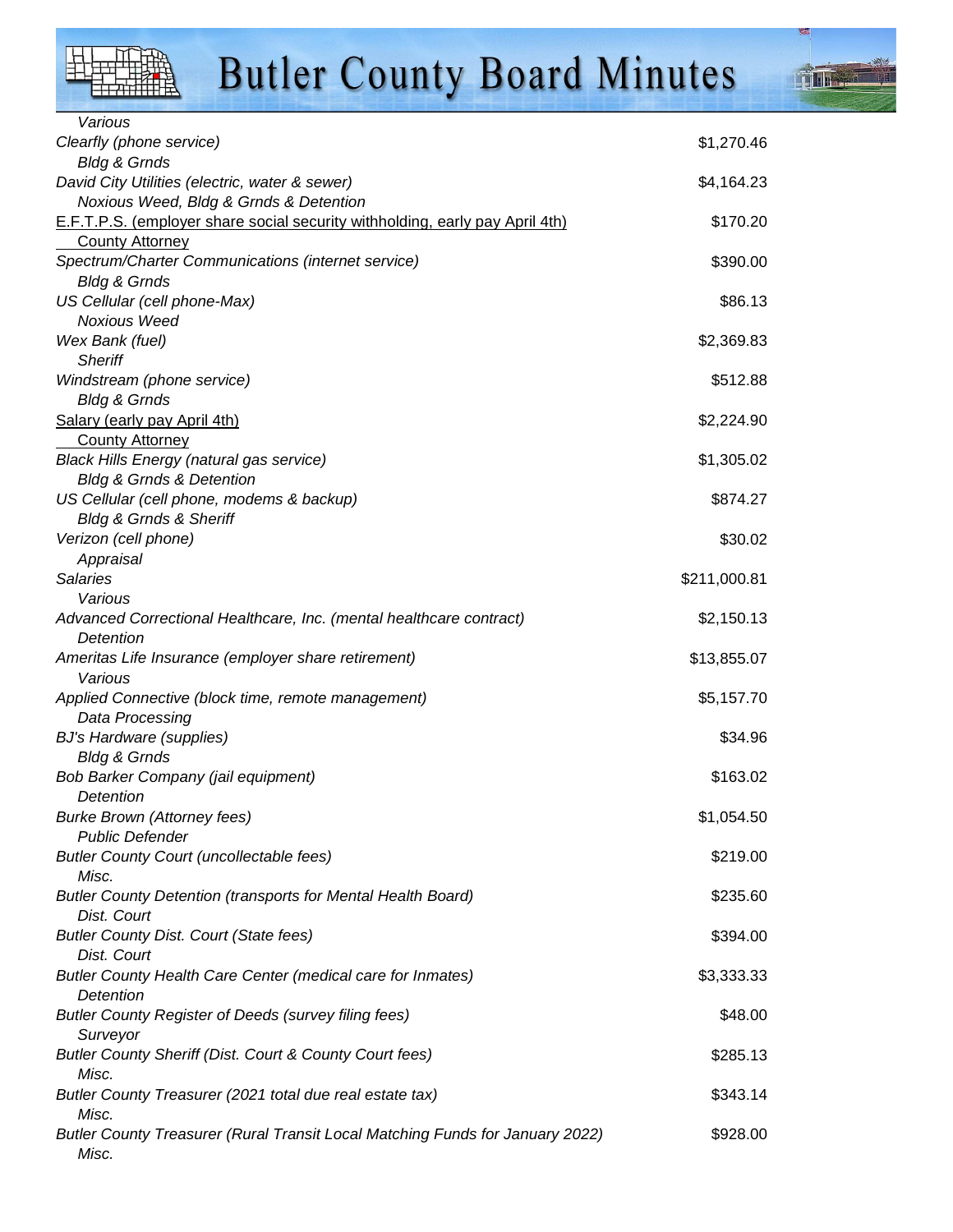| <b>Butler County Board Minutes</b>                                                                                   |             |  |
|----------------------------------------------------------------------------------------------------------------------|-------------|--|
| Capital Business System (copier lease & copy charges)<br><b>Sheriff</b>                                              | \$237.73    |  |
| Carpenter Paper (paper supplies)<br><b>Bldg &amp; Grnds &amp; Detention</b>                                          | \$450.33    |  |
| Culligan of Columbus (bottled water, cooler rental & water softener)                                                 | \$524.43    |  |
| Bldg & Grnds, Detention & Misc.                                                                                      |             |  |
| Cummins Sales & Service (generator service)<br>Detention                                                             | \$1,465.63  |  |
| Dale's Food Pride (jail supplies)                                                                                    | \$38.19     |  |
| Detention<br>Gregory C. Damman (Mental Health Review Hearing)                                                        | \$332.50    |  |
| Dist. Court                                                                                                          |             |  |
| DAS State Acctg (accounts payable, device fees, Mach & TRACS License fees,                                           |             |  |
| $etc.$ )                                                                                                             | \$1,319.38  |  |
| Data Processing & Sheriff                                                                                            |             |  |
| David City Ace Hardware (various supplies)                                                                           | \$451.36    |  |
| H.R., Bldg & Grnds, Sheriff & Bldg & Grnds<br>David City Discount Pharmacy (prescriptions & medications for Inmates) | \$145.34    |  |
| Detention                                                                                                            |             |  |
| Des Moines Stamp (5-stamps)                                                                                          | \$142.05    |  |
| <b>County Clerk</b>                                                                                                  |             |  |
| Didier's Grocery (various supplies)<br>Extension                                                                     | \$20.49     |  |
| Jane Dobesh (Prior Service Benefit)                                                                                  | \$16.00     |  |
| Misc.                                                                                                                |             |  |
| Douglas County Sheriff (civil papers)                                                                                | \$12.92     |  |
| <b>County Attorney</b>                                                                                               | \$15,808.95 |  |
| E.F.T.P.S. (employer share social security withholding)<br>Various                                                   |             |  |
| Eakes Office Solutions (various office supplies)                                                                     | \$1,760.84  |  |
| Treasurer, Cty. Attorney, Cty. Court, Extension. Dist. Court, H.R. & Assessor)                                       |             |  |
| Egan Supply (lease on dishwasher)                                                                                    | \$75.00     |  |
| Detention<br>Egr, Birkel & Wollmer (Attorney fees)                                                                   | \$2,270.50  |  |
| <b>Public Defender</b>                                                                                               |             |  |
| Election Systems & Software (media burns, coding ballots, layout, creation, set                                      |             |  |
| up)<br>Election Comm.                                                                                                | \$5,543.09  |  |
| FLS (monthly equipment rental)                                                                                       | \$225.00    |  |
| Surveyor                                                                                                             |             |  |
| First National Bank Omaha-Visa (various jail supplies)<br>Detention                                                  | \$671.88    |  |
| Frontier Coop (fuel)                                                                                                 | \$2,901.13  |  |
| Extension, Appraisal & Sheriff                                                                                       |             |  |
| Lucille F. Fuxa Cuba (Prior Service Benefit)                                                                         | \$10.00     |  |
| Misc.                                                                                                                |             |  |
| Galls (uniform)<br><b>Detention &amp; Sheriff</b>                                                                    | \$479.95    |  |
| Hartman Auto Repair (oil change, tire repair)                                                                        | \$509.87    |  |
| <b>Sheriff</b>                                                                                                       |             |  |
| Helmink Printing & Graphic Design (Provisional Ballots-1000 & shipping)                                              | \$409.20    |  |
| Election Comm.<br>Emilee Higgins (Attorney fees)                                                                     | \$2,255.30  |  |
|                                                                                                                      |             |  |

 $\blacksquare$ 

 $1.3.5$ 

HLITTA

 $\blacksquare$ 

 $\overline{1}$ 

雲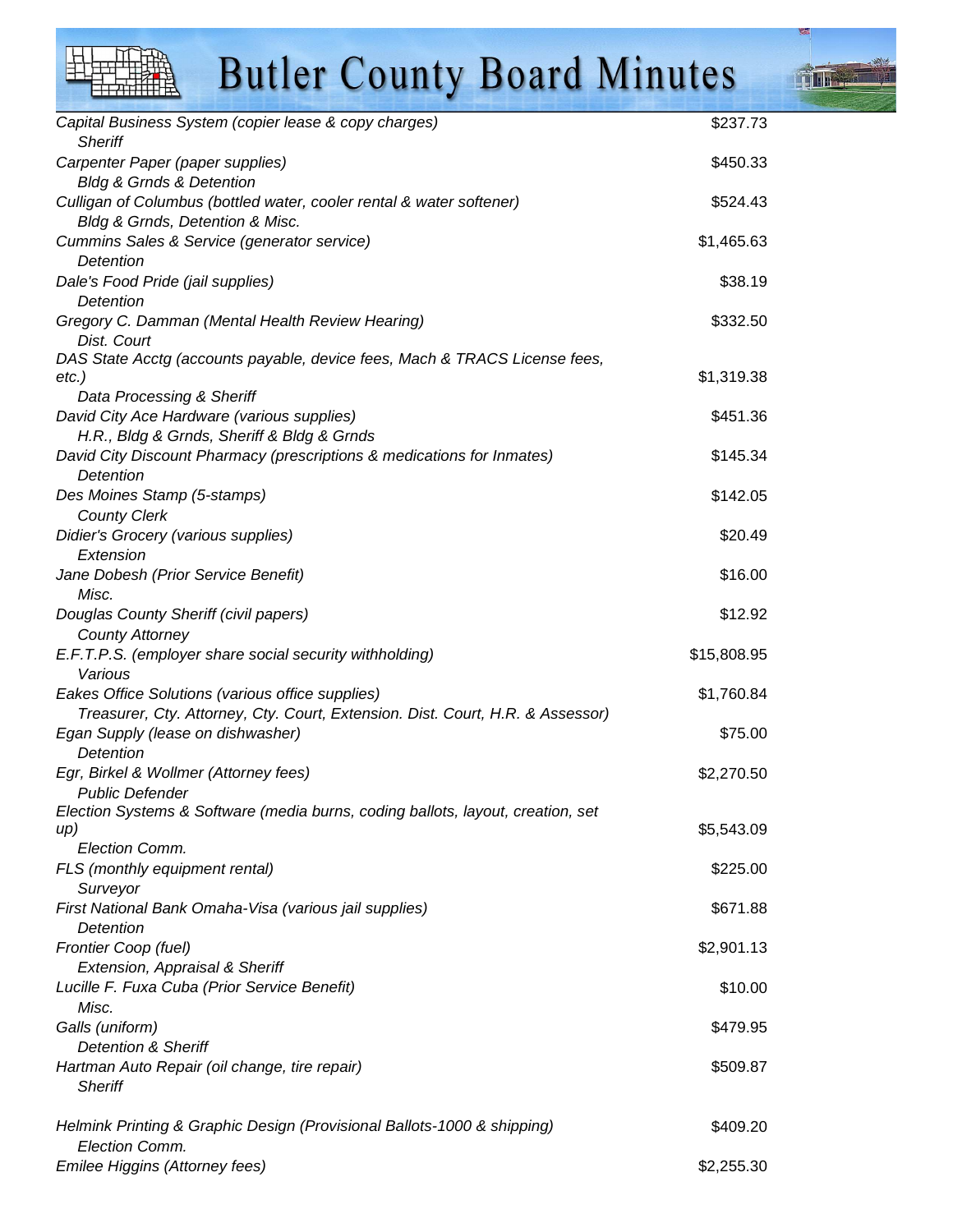| <b>Public Defender</b>                                                           |            |
|----------------------------------------------------------------------------------|------------|
| Hometown Leasing (copier leases & copy charges)                                  | \$1,339.35 |
| County Court, Dist. Court, H.R., Misc., County Attorney, Detention               |            |
| Marcella Howe (Prior Service Benefit)                                            | \$16.00    |
| Misc. & Election Comm.                                                           |            |
| Indoff Incorporated (copy paper, various office supplies)                        | \$476.52   |
| County Clerk, Misc., Bldg & Grnds, Sheriff                                       |            |
| Jackson Services (rugs, mops, towels, etc.)<br>Detention & Bldg & Grnds          | \$281.14   |
| Eldeen Kabourek (Prior Service Benefit)                                          | \$11.00    |
| Misc.                                                                            |            |
| Lynelle Kriz (Mental Health Board)                                               | \$208.72   |
| Dist. Court                                                                      |            |
| Kobza Motors (battery, oil change, brakes, tire repair, windshield replacement,  |            |
| $etc.$ )                                                                         | \$2,469.14 |
| <b>Extension &amp; Sheriff</b>                                                   |            |
| Language Line Services (Interpreter for booking Inmates)                         | \$23.71    |
| Detention                                                                        |            |
| Leham Reporting Services (Mental Health Board)                                   | \$246.80   |
| <b>Public Defender</b>                                                           |            |
| Lincoln County Sheriff (civil papers)                                            | \$12.15    |
| <b>County Attorney</b>                                                           |            |
| Lincoln Journal Star (minutes, notices, Primary Election, etc.)                  | \$1,327.46 |
| Misc.                                                                            |            |
| <b>Madison County Sheriff (civil papers)</b>                                     | \$28.46    |
| <b>County Attorney</b>                                                           |            |
| Menards (LED bulbs)                                                              | \$219.89   |
| <b>Noxious Weed</b>                                                              | \$6,547.90 |
| Mid-American Benefits (premium & claims)<br>Misc.                                |            |
| Midwest Alarm (alarm inspections)                                                | \$884.52   |
| <b>Bldg &amp; Grnds</b>                                                          |            |
| MIPS (scanning packages, software, NE Deeds Online, microfilming, payroll, etc.) | \$3,456.38 |
| Dist. Court, County Court, Data Processing,                                      |            |
| Nebraska Assn of County Officials (registrations)                                | \$125.00   |
| Supervisor, Treasurer & County Clerk                                             |            |
| Nebraska.Gov (transcript)                                                        | \$8.50     |
| <b>County Attorney</b>                                                           |            |
| Nebraska Public Health Environmental Lab (blood alcohol)                         | \$105.00   |
| Misc.                                                                            |            |
| Nebraska Weed Control Assn (Fall Training)                                       | \$120.00   |
| Noxious Weed                                                                     |            |
| Northside, Inc. (fuel)                                                           | \$158.47   |
| <b>Noxious Weed &amp; Sheriff</b>                                                |            |
| Osborn Sales (parts)                                                             | \$56.70    |
| <b>Bldg &amp; Grnds</b>                                                          |            |
| Paper Tiger Shredding (document shredding)                                       | \$80.41    |
| Misc.                                                                            |            |
| Physicians Laboratory (autopsy)                                                  | \$2,225.00 |
| <b>County Attorney</b>                                                           |            |
| Platte County Dist. Court (certified copy)                                       | \$7.00     |
| <b>County Attorney</b>                                                           |            |
|                                                                                  |            |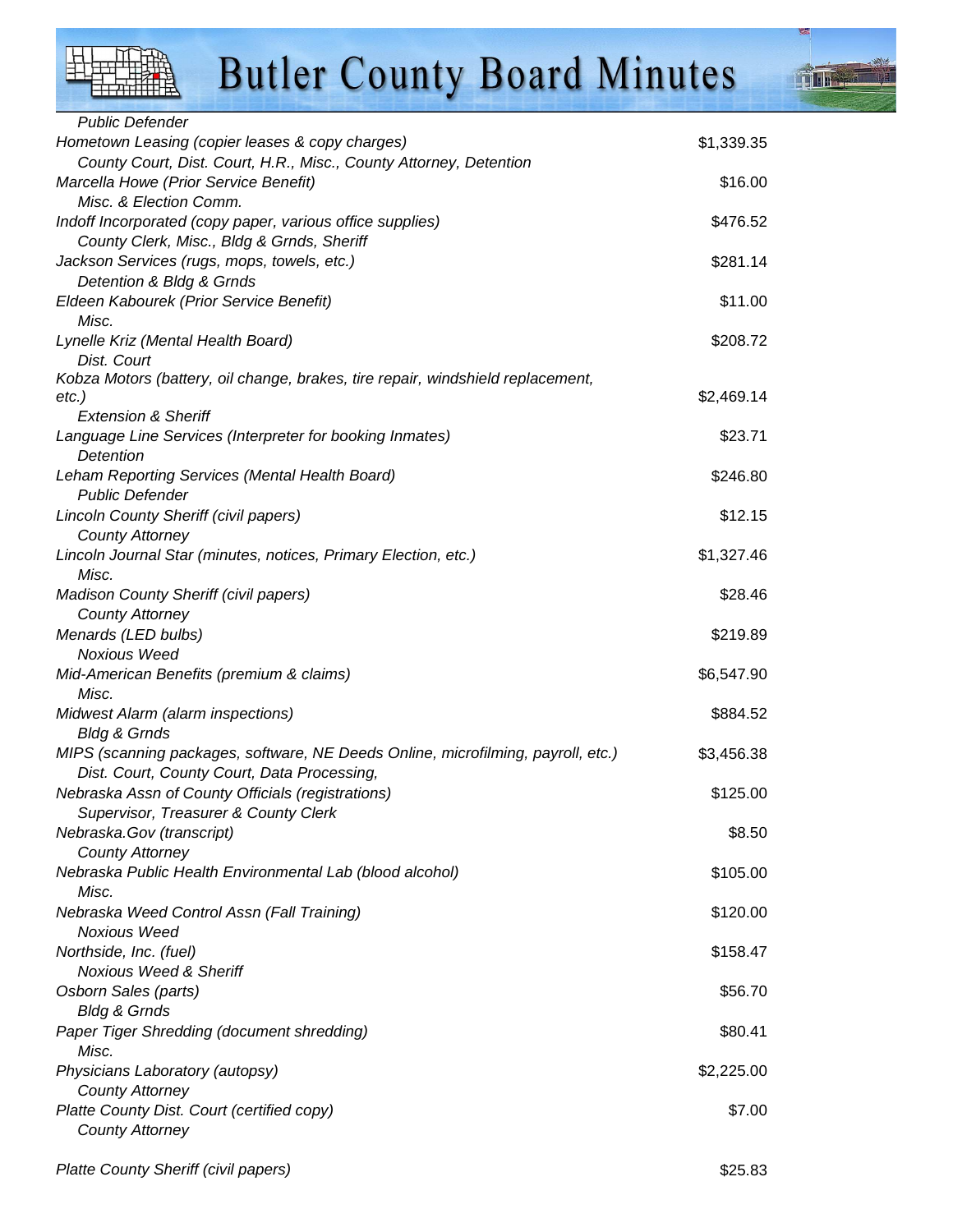上

This

| <b>County Attorney</b>                                                                      |             |
|---------------------------------------------------------------------------------------------|-------------|
| Plunkett's Pest Control (spray for pests)                                                   | \$78.00     |
| <b>Bldg &amp; Grnds</b>                                                                     |             |
| Ramada-Kearney (lodging)                                                                    | \$178.00    |
| <b>Noxious Weed</b>                                                                         |             |
| Rehmer Auto Parts (carpet brush)                                                            | \$7.23      |
| <b>Sheriff</b>                                                                              |             |
| Julie Reiter (Attorney Fees for Foreclosure)                                                | \$50.00     |
| <b>County Attorney</b>                                                                      |             |
| Seward County Pretrial Diversion (Interlocal Agreement for Diversion Services)<br>Diversion | \$14,500.00 |
| Seward County Sheriff (civil papers)                                                        | \$6.50      |
| <b>County Attorney</b>                                                                      |             |
| Shaffer Communications (reprogramming radios)                                               | \$47.50     |
| Detention                                                                                   |             |
| Sirchie Acquisition Co. (evidence bags)                                                     | \$202.77    |
| <b>Sheriff</b>                                                                              |             |
| Debbie Sladky (Mental Health Board)                                                         | \$225.10    |
| Dist. Court                                                                                 |             |
| Morgan Smith (Attorney fees)                                                                | \$1,966.50  |
| <b>Public Defender</b>                                                                      |             |
| Software Unlimited (software maintenance)                                                   | \$2,299.68  |
| <b>County Attorney</b>                                                                      |             |
| Timothy Sopinski (Public Defender Contract)                                                 | \$6,250.00  |
| <b>Public Defender</b>                                                                      |             |
| Steager Lawn Service (yearly snow removal)                                                  | \$2,995.00  |
| <b>Bldg &amp; Grnds</b>                                                                     |             |
| Summit Food Service (Inmate meals)                                                          | \$7,033.16  |
| Detention                                                                                   |             |
| Thomson Reuters-West (subscription & information charges)                                   | \$2,116.71  |
| Misc.                                                                                       |             |
| Joyce Thorson (Prior Service Benefit)                                                       | \$10.00     |
| Misc.                                                                                       |             |
| Neal Valorz (Attorney fees)                                                                 | \$1,604.55  |
| <b>Public Defender</b>                                                                      |             |
| <b>Waste Connections (garbage service)</b>                                                  | \$241.82    |
| <b>Bldg &amp; Grnds</b>                                                                     |             |
| <b>Woolsey Electric (wire for garage doors)</b>                                             | \$422.70    |
| <b>Noxious Weed</b>                                                                         |             |
| Chad Wythers (Attorney fees)                                                                | \$1,767.50  |
| <b>Public Defender</b>                                                                      |             |
| Alexis Buresh (phone)                                                                       | \$30.00     |
| <b>Sheriff</b>                                                                              |             |
| Julie Reiter (cell phone)                                                                   | \$30.00     |
| <b>County Attorney</b>                                                                      |             |
| Robert Coufal (cell phone)                                                                  | \$30.00     |
| Detention                                                                                   |             |
| Angie Siebken (cell phone)                                                                  | \$30.00     |
| Detention                                                                                   |             |
| Heidi Loges (cell phone)<br>H.R.                                                            | \$30.00     |
|                                                                                             | \$30.00     |
| Mark Doehling (cell phone)                                                                  |             |
| <b>Emergency Mgmt.</b>                                                                      |             |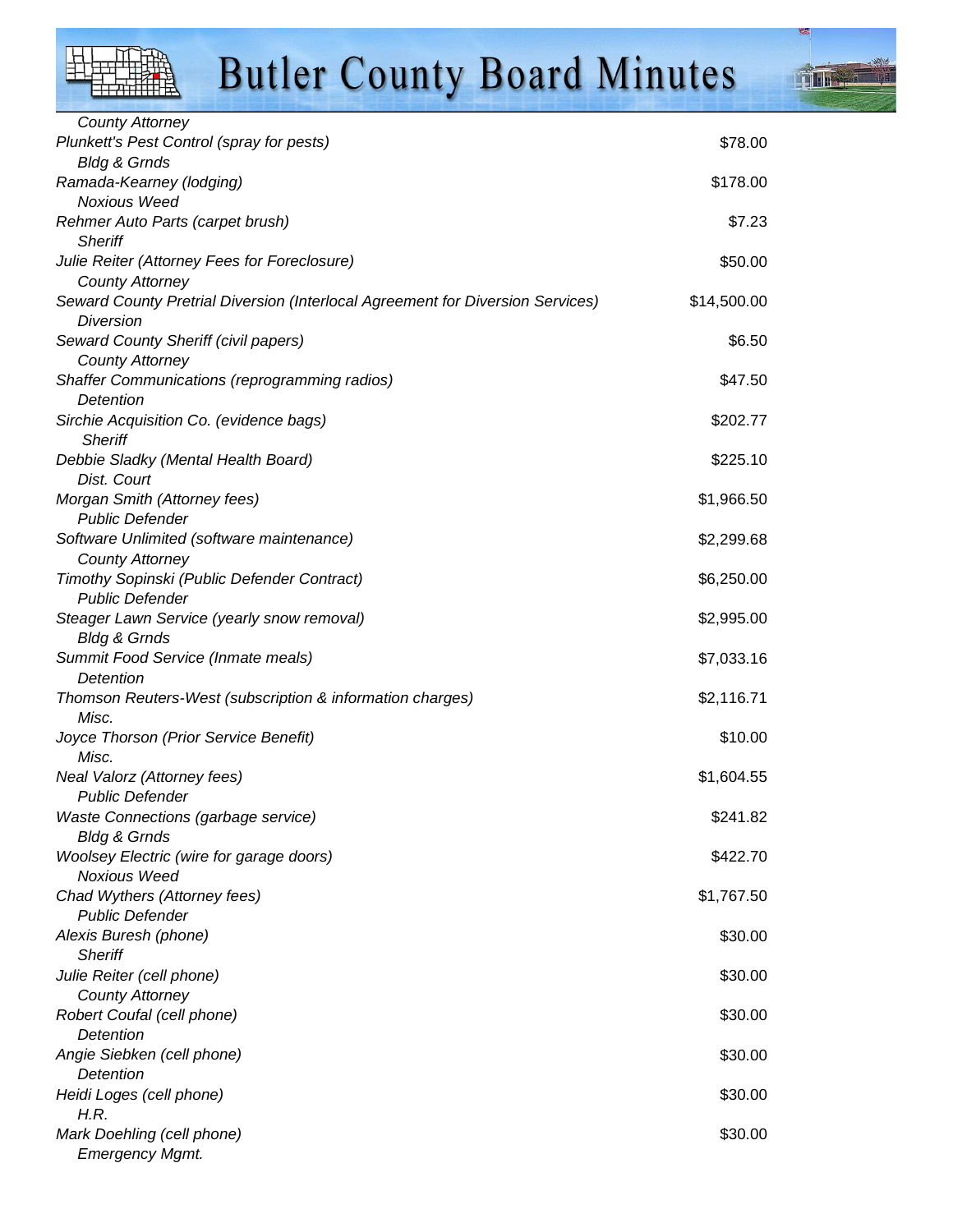**Time** 

| Stephanie Laska (zoom & mileage)                 | \$102.39 |
|--------------------------------------------------|----------|
| <b>County Clerk</b>                              |          |
| Joey Ossian (mileage)                            | \$89.62  |
| Veteran Service                                  |          |
| Sarah Strizek (mileage)                          | \$57.92  |
| Assessor                                         |          |
| Brian Foral (mileage)                            | \$18.72  |
| Surveyor                                         |          |
| Max Birkel (meals)                               | \$32.99  |
| Noxious Weed                                     |          |
| Karey Adamy (mileage)                            | \$64.35  |
| Treasurer                                        |          |
| Cody Kruse (uniform allowance)                   | \$29.25  |
| <b>Sheriff</b>                                   |          |
| Mike Mejstrik (uniform allowance)                | \$62.99  |
| <b>Sheriff</b>                                   |          |
| Heidi Loges (Notary application for Cody Howell) | \$30.00  |
| H.R.                                             |          |

#### **TOTAL** \$401,474.53

#### **ROAD FUND CLAIMS**

| Vendor                                                                                | Amount of Claim |
|---------------------------------------------------------------------------------------|-----------------|
| David City Utilities (electric, water & sewer)                                        | \$371.95        |
| Verizon Wireless (internet service-hotspot)                                           | \$40.01         |
| Windstream (telephone service)                                                        | \$158.77        |
| <b>Black Hills Energy (natural gas service)</b>                                       | \$431.31        |
| <b>Butler Public Power Dist. (electrical service)</b>                                 | \$1,489.18      |
| Village of Brainard (electrical service)                                              | \$127.04        |
| WEX Bank (fuel)                                                                       | \$1,994.76      |
| Motor Fuels Division (1st quarter 2022 Diesel Fuels Tax)                              | \$1,584.00      |
| Salaries                                                                              | \$92,937.84     |
| All Flags (US flags)                                                                  | \$41.45         |
| Ameritas Life Insurance (employers share retirement)                                  | \$5,834.56      |
| BJ's Hardware (Allen wrench)                                                          | \$3.79          |
| Benes Service-Valparaiso (10 gallons Pathway-Tordon)                                  | \$380.00        |
| Benes Service-David City (seat belt, glass, harness, washer)                          | \$565.65        |
| <b>Butler County Landfill (tires)</b>                                                 | \$300.72        |
| Butler County Welding (pipe couplers, blades, steel, flat strap, bolts, nuts, etc.)   | \$323.08        |
| Central Valley Ag (diesel fuel)                                                       | \$1,598.81      |
| Connecting Point (updated HP BIOS & hardware updates)                                 | \$187.50        |
| David City Ace Hardware (tools, graffiti remover & supplies)                          | \$199.34        |
| David City Discount Pharmacy (digital pictures)                                       | \$11.29         |
| E.F.T.P.S. (employer's share social security withholding)                             | \$6,867.01      |
| Fas-Break (replace 2 windows)                                                         | \$250.00        |
| Frontier Cooperative (unleaded gas & diesel fuel)                                     | \$1,007.76      |
| Husker Steel (3" channel and angles)                                                  | \$2,905.00      |
| Ideal Pure Water of Lincoln (bottled water and cooler rental)                         | \$88.25         |
| Indoff Incorporated (4-toner cartridges)                                              | \$304.96        |
| Jackson Services (employee uniforms, entry mats & towels)                             | \$1,198.30      |
| John Deere Financial (fuel conditioner, elbow fitting, filters, relays, washers, etc) | \$191.47        |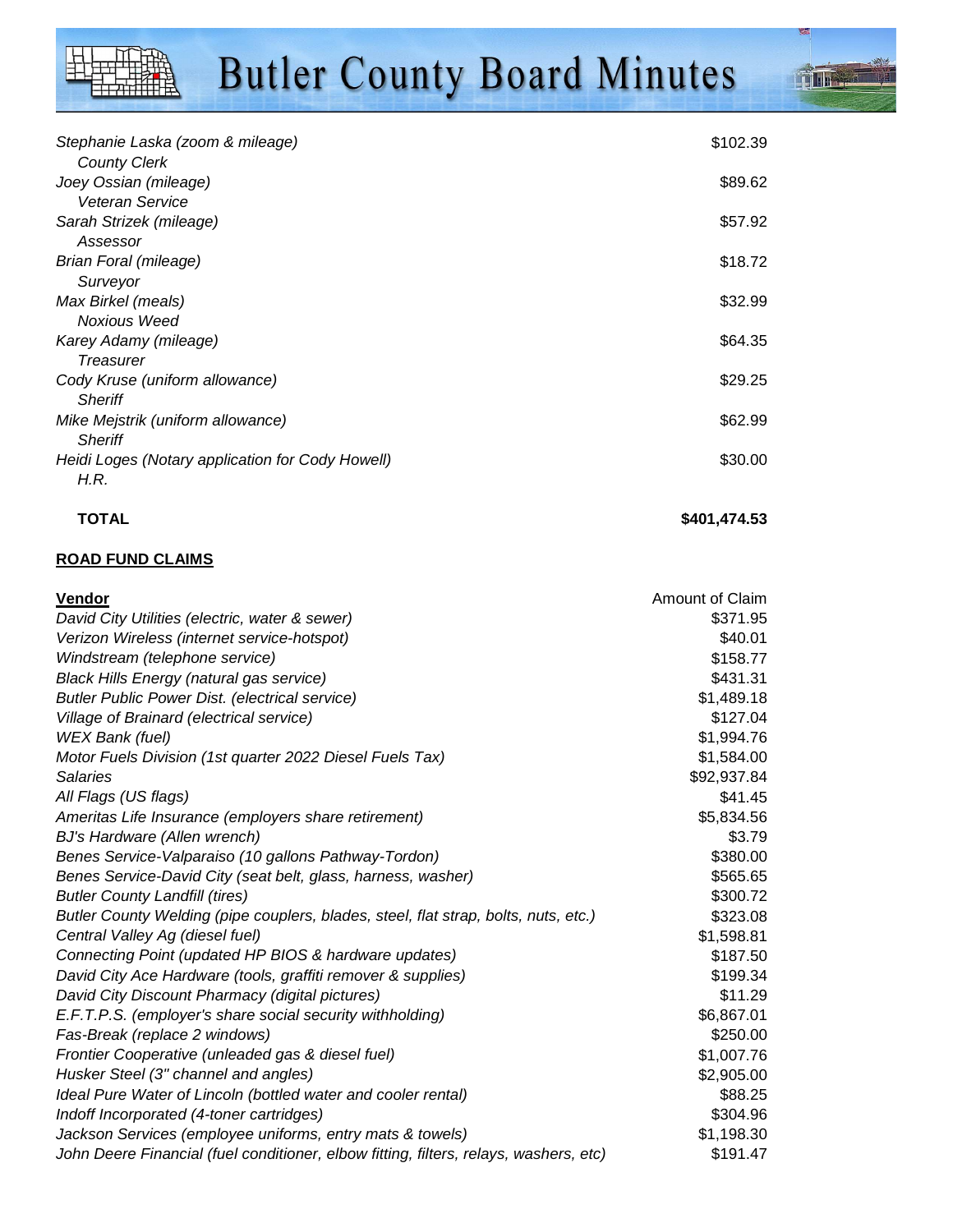Johnson Sand & Gravel Co. (336.15 ton gravel picked up @ pit) \$4,538.03 Johnson Trucking (1002.95 Cy Road Gravel picked up @ pit) \$16,950.88 Kerford Limestone Company (screened white rock) \$7,911.50 Kimball Midwest (nuts, cutoff wheels)  $$67.53$ Lawson Products (deburring tool set, Tsunami Grip Gloves, hex flange nuts)  $$83.98$ Matheson Tri-Gas Inc. (tank rentals)  $\blacksquare$ Menards (4-metal cutoff blades) \$11.88 Midwest Service & Sales (75- Green Blanks, 15" culvert & band, 10- ice blades) \$3,263.37 Roger & Cindy Nickolite (1st Quarter 2022 gravel payment)  $$246.75$ Northside, Inc. (diesel fuel, kerosene, propane, unleaded fuel & mount tires) \$13,388.61 Pomps Tire Service, Inc. (alignment, mount tire, spin balance, labor, etc.)  $$2,704.76$ Power plan (windowpane, windshield, readjust pressure & volume to mulcher, etc.) \$3,094.92 RC Pit Stop (unleaded gas & diesel fuel) \$754.02 Rehmer Auto Parts (parts, grease, tools & supplies)  $$777.82$ Rerucha Ag & Auto Supply (parts, fuel additive & supplies)  $$1,224.21$ Sack Lumber Company (boards & sand paper) \$99.97 Schmid & Sons (repairs & parts) \$3,934.87 Village of Ulysses (water & sewer service)  $$52.73$ Doug Stara (CDL reimbursement) \$31.00 J Frank Prochaska (pulley work & 2 corn tunnels)  $$50.00$ Greg Brecka (cell phone)  $$30.00$ Randy Isham (cell phone)  $$30.00$ Jim Novacek (cell phone & CDL reimbursement) \$61.00  **TOTAL \$180,731.14 SPECIAL ROAD FUND CLAIMS Vendor** Amount of Claim  **TOTAL \$0.00 HIGHWAY BRIDGE BUYBACK Vendor** Amount of Claim  **TOTAL \$0.00 EQUIPMENT SINKING FUND Vendor** Amount of Claim **TOTAL \$0.00 CHILD SUPPORT INCENTIVE FUND Vendor** Amount of Claim  **TOTAL \$0.00**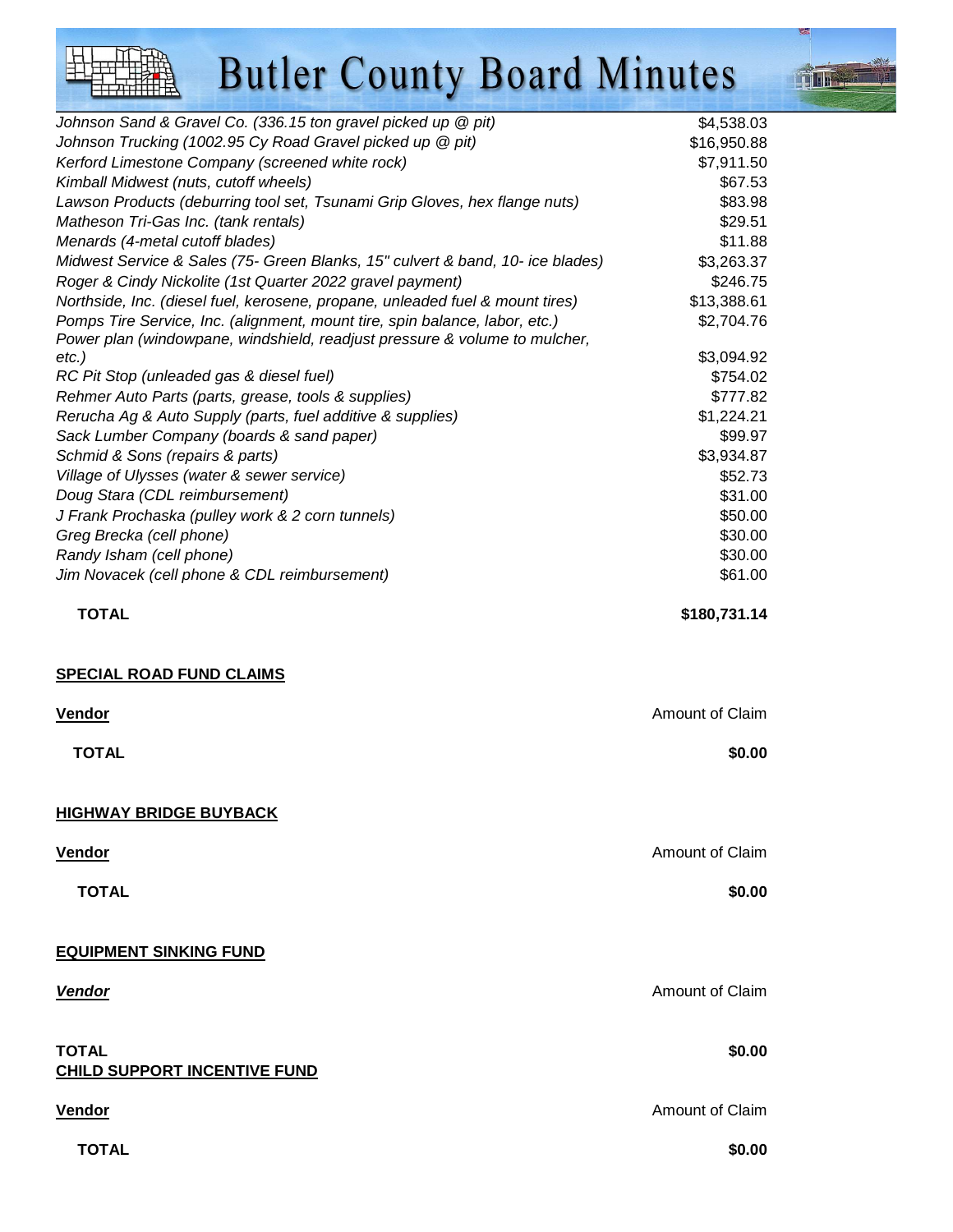

#### **VISITOR'S PROMOTION**

| <b>Vendor</b>                                                                           | Amount of Claim             |
|-----------------------------------------------------------------------------------------|-----------------------------|
| <b>TOTAL</b>                                                                            | \$0.00                      |
| <b>VISITOR'S IMPROVEMENT</b>                                                            |                             |
| <b>Vendor</b>                                                                           | Amount of Claim             |
| <b>TOTAL</b>                                                                            | \$0.00                      |
| <b>COMMUNICATION EQUIPMENT SINKING FUND</b>                                             |                             |
| <b>Vendor</b>                                                                           | Amount of Claim             |
| <b>TOTAL</b>                                                                            | \$0.00                      |
| <b>ROD PRESERVATION</b>                                                                 |                             |
| Vendor<br>MIPS, Inc. (Nebraska Deeds Online & microfilming conversion services)         | Amount of Claim<br>\$323.96 |
| <b>TOTAL</b>                                                                            | \$323.96                    |
| <b>RELIEF/MEDICAL FUND CLAIMS</b>                                                       |                             |
| Vendor<br>Butler County Health Care Center (General Assistance Administration Contract) | Amount of Claim<br>\$450.00 |
| <b>TOTAL</b>                                                                            | \$450.00                    |
| <b>VETERAN'S AID CLAIMS</b>                                                             |                             |
| <b>Vendor</b>                                                                           | Amount of Claim             |
| <b>TOTAL</b>                                                                            | \$0.00                      |
| <b>RURAL TRANSIT SERVICE</b>                                                            |                             |
| <b>Vendor</b>                                                                           | Amount of Claim             |

Butler County Rural Transit (2012 window wouldn't roll up while in Lincoln) \$318.57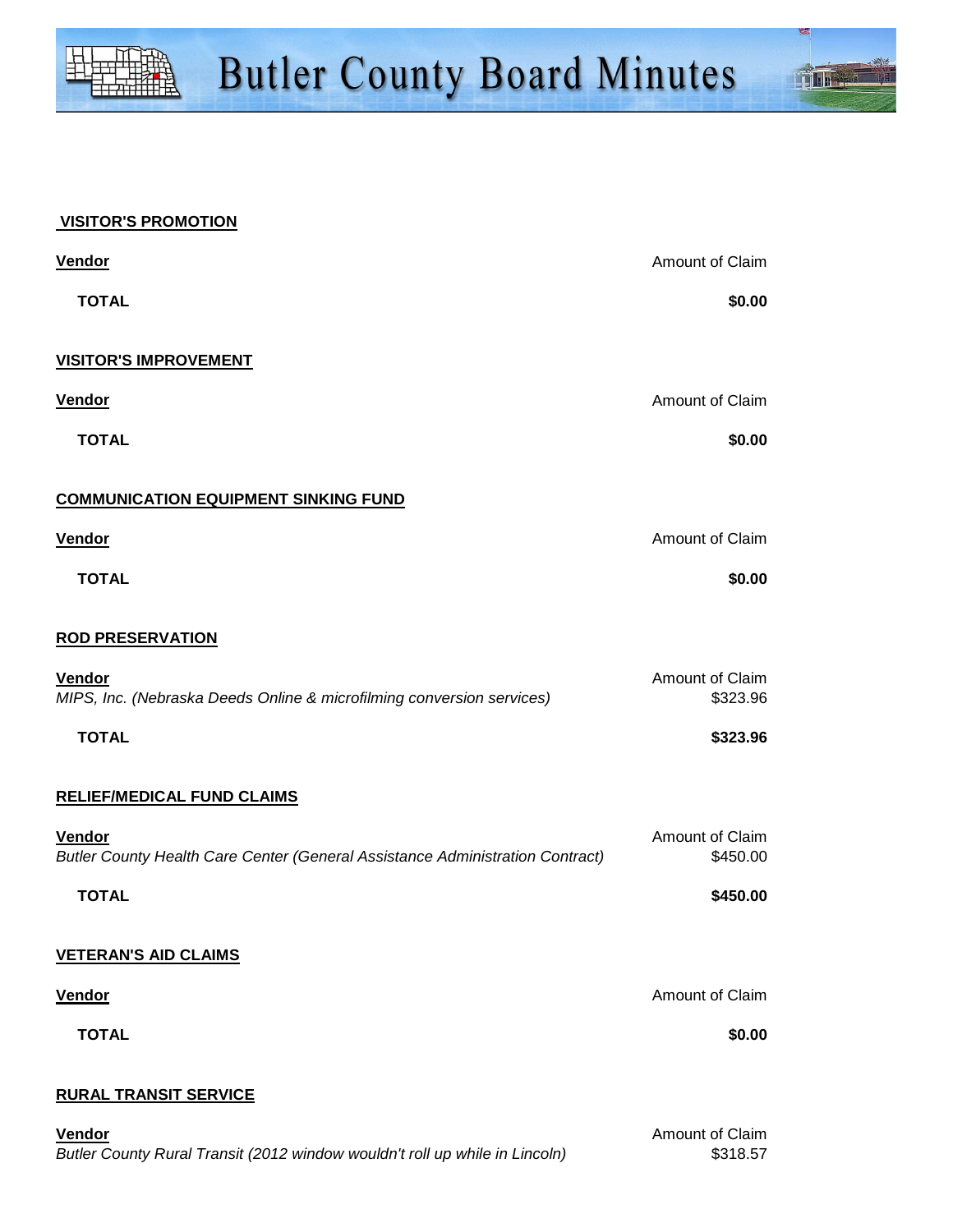| David City Utilities (electric, water & sewer-30%)                        | \$423.53   |
|---------------------------------------------------------------------------|------------|
| US Cellular (cell phone-30%)                                              | \$29.32    |
| <b>Black Hills Energy (natural gas service)</b>                           | \$48.49    |
| <b>Salaries</b>                                                           | \$3,381.37 |
| ARE Pest Control (spray for pests-50%)                                    | \$22.50    |
| Ameritas Life Insurance Corporation (employers share retirement)          | \$228.25   |
| <b>Butler County Senior Services (copy paper-30%)</b>                     | \$10.50    |
| E.F.T.P.S. (employers share social security withholding)                  | \$258.66   |
| Frontier Coop (fuel)                                                      | \$428.14   |
| Indoff Incorporated (office supplies-30%)                                 | \$5.69     |
| Kobza Motors, Inc. (oil change, rotate tires, battery, front end align)   | \$479.68   |
| Nebraska Air Filter, Inc. (change furnace filters-30%)                    | \$20.70    |
| Overhead Door Co. Of Columbus (OHD labor semi annual preventative maint.) | \$210.00   |
| Steager Lawn Service (snow removal-30%)                                   | \$90.00    |
|                                                                           |            |

**TOTAL \$5,955.40**

**Time** 

#### **SENIOR SERVICES PROGRAM**

| <b>Vendor</b>                                                                     | Amount of Claim |
|-----------------------------------------------------------------------------------|-----------------|
| David City Utilities (electric, water & sewer-70%)                                | \$988.23        |
| US Cellular (cell phone-70%)                                                      | \$68.44         |
| <b>Black Hills Energy (natural gas service)</b>                                   | \$90.68         |
| Spectrum (cable bill)                                                             | \$8.99          |
| <b>Salaries</b>                                                                   | \$7,169.50      |
| ARE Pest Control (spray for pests-50%)                                            | \$22.50         |
| Ameritas Life Insurance (employers share retirement)                              | \$478.17        |
| Butler County Senior Services (food & office supplies-70%)                        | \$114.50        |
| Cash-Wa Distributing (food, HDM paper, kitchen & janitorial supplies, meal paper) | \$3,476.38      |
| Dale's Food Pride (food)                                                          | \$138.67        |
| David City Ace Hardware (batteries for food thermometer)                          | \$9.98          |
| Didier's Grocery (food)                                                           | \$410.08        |
| E.F.T.P.S. (employers share social security withholding)                          | \$543.68        |
| Hy-Vee (food)                                                                     | \$34.11         |
| Indoff Incorporated (office supplies-70%)                                         | \$13.29         |
| Lee Enterprises (newspaper expense)                                               | \$36.00         |
| Menards (kitchen, office & janitorial supplies)                                   | \$202.66        |
| Nebraska Air Filter, Inc. (change furnace filters-70%)                            | \$48.30         |
| Steager Lawn Service-70%)                                                         | \$210.00        |
| SuperSaver (food)                                                                 | \$508.29        |
| Diana McDonald (food & mileage)                                                   | \$196.92        |
|                                                                                   |                 |

### **TOTAL** \$14,769.37

#### **SENIOR SERVICES SAVINGS FUND**

**Vendor Amount of Claim**

 **TOTAL \$0.00**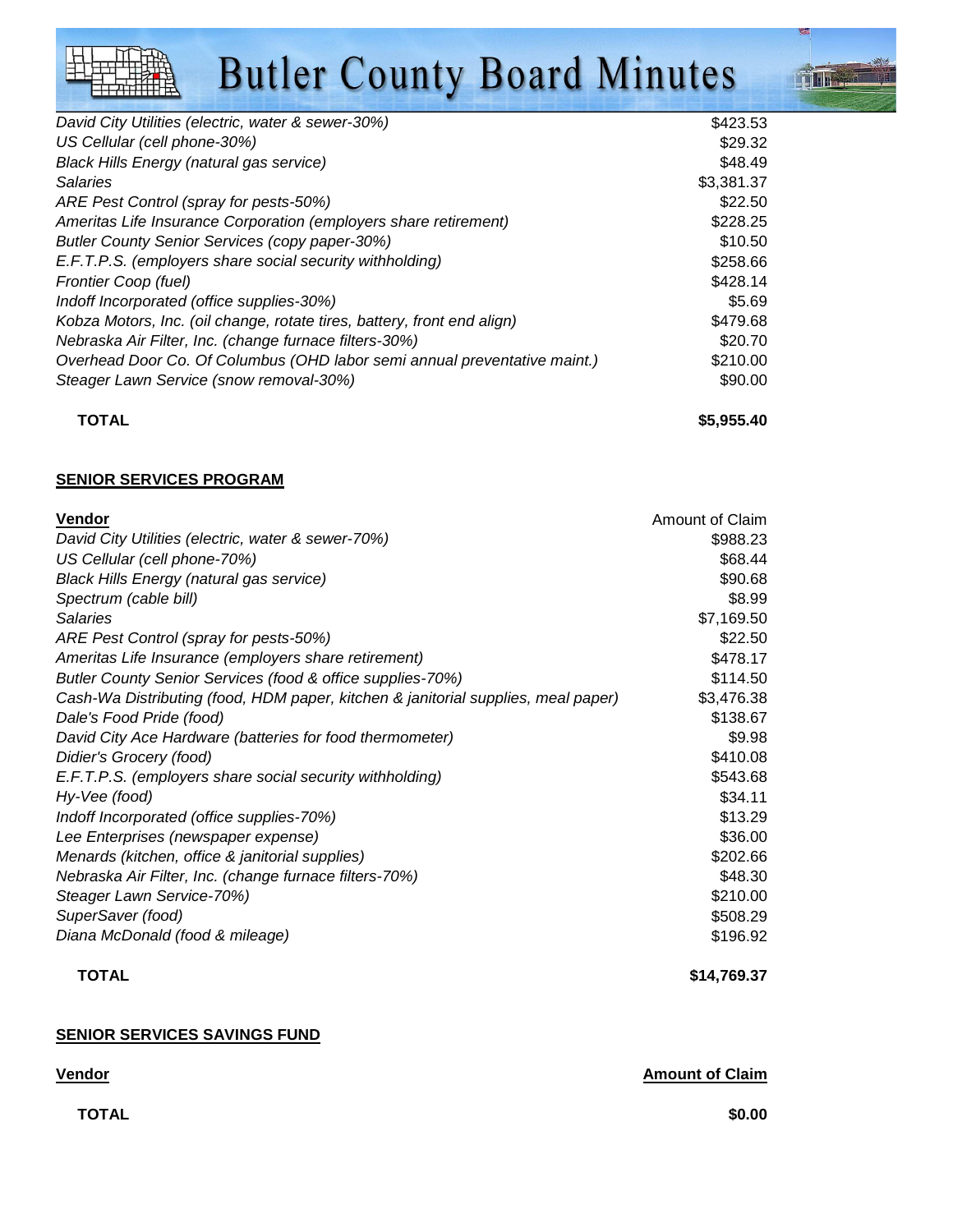### **STOP PROGRAM CLAIMS**

| <b>Vendor</b>                                                                                               | <b>Amount of Claim</b>  |
|-------------------------------------------------------------------------------------------------------------|-------------------------|
| <b>TOTAL</b>                                                                                                | \$0.00                  |
|                                                                                                             |                         |
|                                                                                                             |                         |
| PROBLEM SOLVING COURT                                                                                       |                         |
| Vendor                                                                                                      | <b>Amount of Claim</b>  |
|                                                                                                             |                         |
| <b>TOTAL</b>                                                                                                | \$0.00                  |
| <b>CANINE (K-9)</b>                                                                                         |                         |
| Vendor                                                                                                      | <b>Amount of Claim</b>  |
| Elite K-9, Inc (stainless steal flat side pails-2 & jute tug)                                               | \$126.75                |
| <b>TOTAL</b>                                                                                                | \$126.75                |
| <b>DISASTER FUND</b>                                                                                        |                         |
| <b>Vendor</b>                                                                                               | <b>Amount of Claim</b>  |
| <b>TOTAL</b>                                                                                                | \$0.00                  |
|                                                                                                             |                         |
| <b>INHERITANCE TAX</b>                                                                                      |                         |
| <b>Vendor</b>                                                                                               | <b>Amount of Claim</b>  |
| <b>TOTAL</b>                                                                                                | \$0.00                  |
|                                                                                                             |                         |
| 911 EMERGENCY MANAGEMENT FUND CLAIMS                                                                        |                         |
| <b>Vendor</b>                                                                                               | <b>Amount of Claim</b>  |
| Ameritas Life Insurance (employer share retirement, early pay April 4th)                                    | \$705.85                |
| E.F.T.P.S (employer share social security withholding, early pay April 4th)<br>Salary (early pay April 4th) | \$799.97<br>\$10,457.05 |
| Windstream (Butler County 911)                                                                              | \$377.13                |

Salaries \$16,926.81 Ameritas Life Insurance (employer share retirement)  $$1,041.32$ Butler Public Power Dist. (911 tower rent) \$112.00 E.F.T.P.S. (employer share social security withholding)  $$1,253.00$ Indoff Inc. (office supplies)  $$149.98$ NRIN (PSAP 011 network & PSAP to radio network)  $$5,400.00$ Page My Cell (one year service)  $$3,550.00$